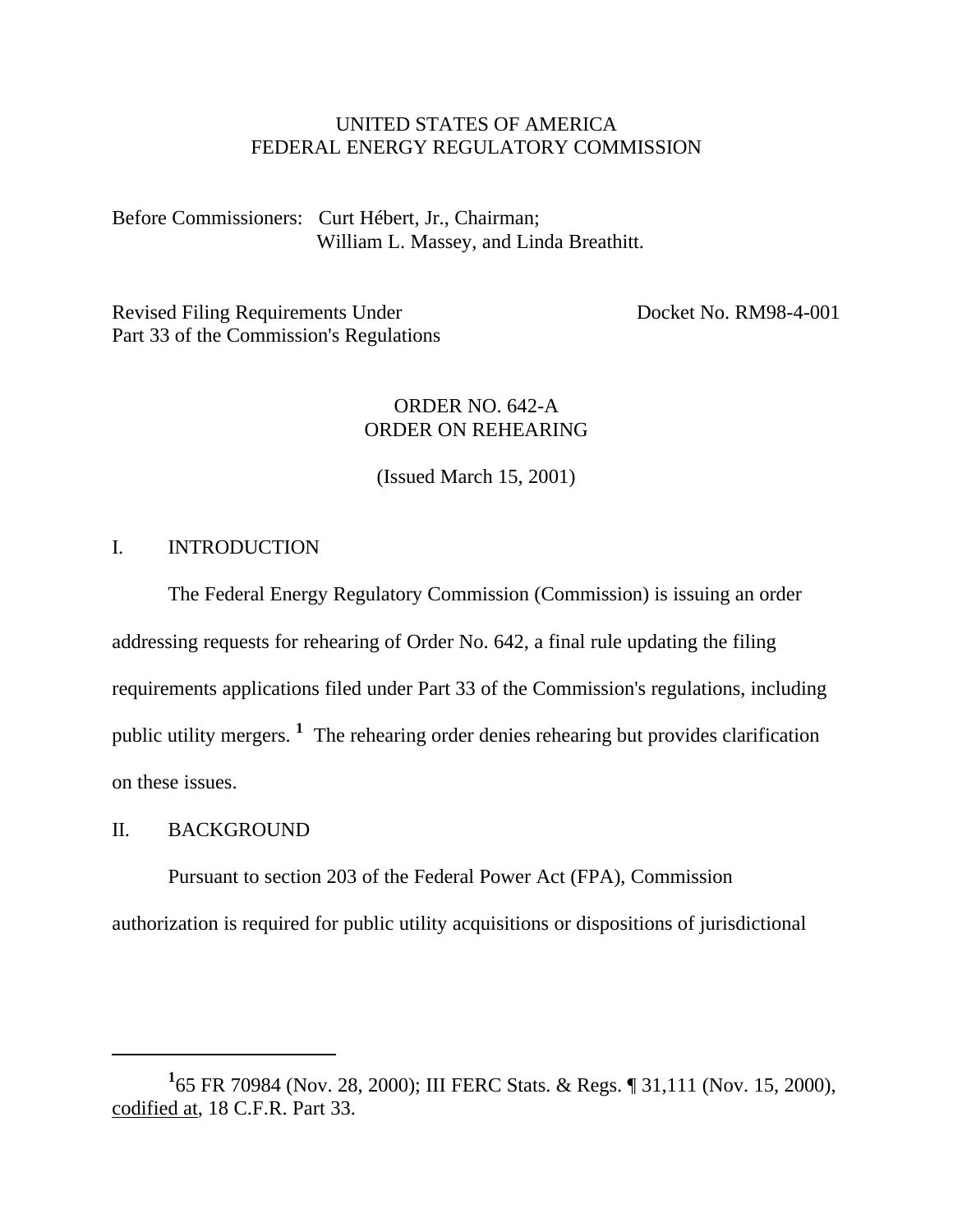#### Docket No. RM98-4-001 -2-

facilities, including public utility mergers and consolidations. **<sup>2</sup>** Since 1996, the Commission has approved such transactions if they are consistent with the public interest under guidelines established in the Merger Policy Statement. **<sup>3</sup>** The Policy Statement sets out three factors the Commission will generally consider when analyzing a merger proposal: effect on competition, effect on rates, and effect on regulation.

Order No. 642 revised the filing requirements in Part 33 of the Commission's regulations to enable applicants and intervenors to address more effectively and predictably the types of issues that have arisen in applications filed since the issuance of the Policy Statement, as well as issues that we anticipate may arise as the energy industry continues to make the transition to more competitive markets. Order No. 642 was also designed to implement the Policy Statement and provide detailed guidance to applicants for preparing applications under section 203 of the FPA. The revised filing requirements are designed to assist the Commission in determining whether applications are consistent with the public interest, and to provide more certainty and expedite the Commission's handling of such applications.

Among other things, Order No. 642 codifies the Commission's screening approach to mergers that may raise horizontal competitive concerns, provided specific filing

**2** 16 U.S.C. 824(b).

**<sup>3</sup>** Inquiry Concerning the Commission's Merger Policy Under the Federal Power Act: Policy Statement, Order No. 592, 61 FR 68595 (Dec. 30, 1996), III FERC Stats. & Regs. ¶ 31,044 (Dec. 18, 1996), reconsideration denied, Order No. 592-A, 62 FR 33341 (1997), 79 FERC ¶ 61,321 (1997) (Policy Statement).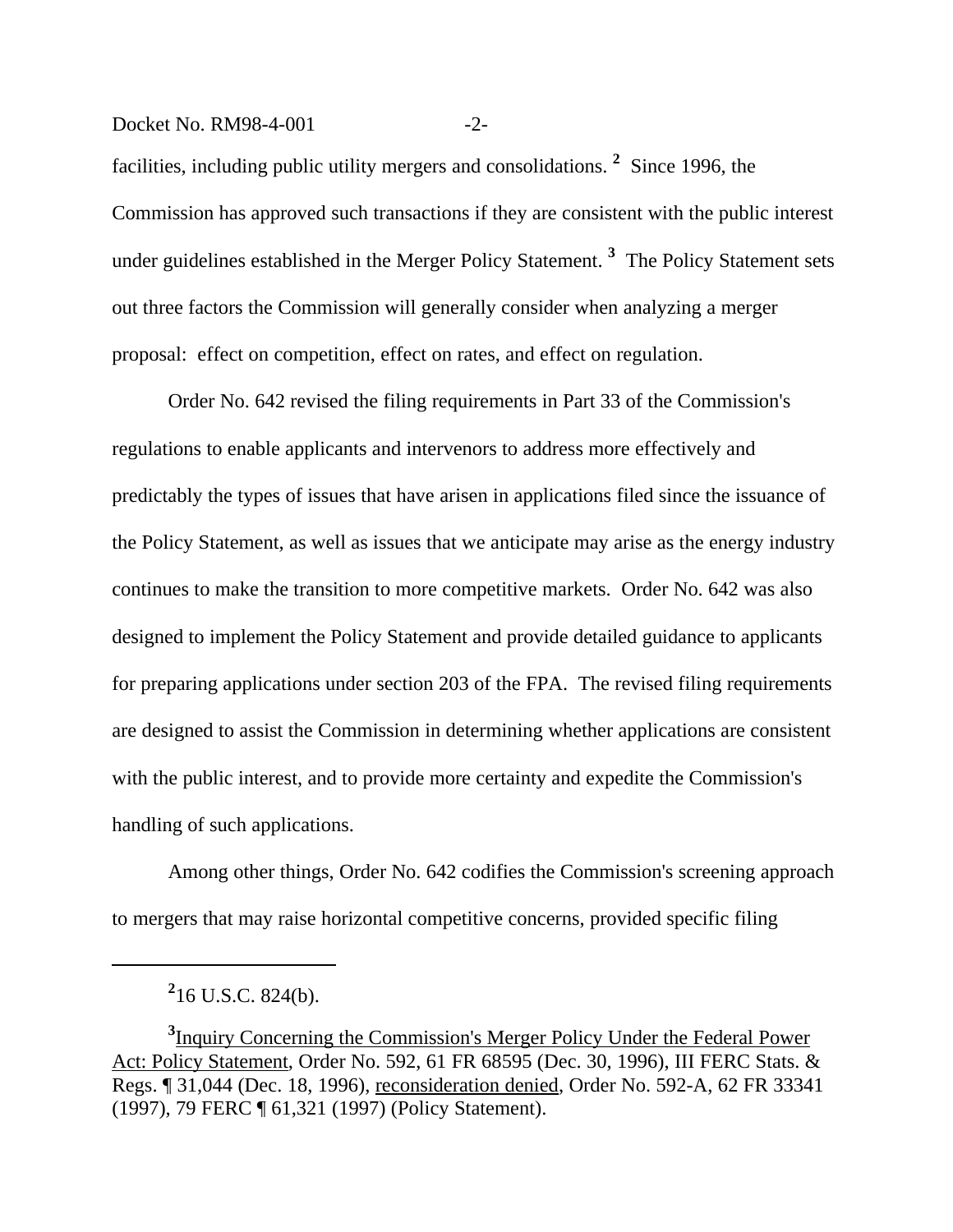#### Docket No. RM98-4-001 -3-

requirements consistent with Appendix A of the Commission's Merger Policy Statement, established guidelines for vertical competitive analysis, and set forth filing requirements for mergers that potentially raise vertical market power concerns. Order No. 642 also streamlined and eliminated outdated and unnecessary Part 33 filing requirements, and reduced the information burden for dispositions of jurisdictional facilities that raise no competitive concerns.

Requests for rehearing were filed by the National Rural Electric Cooperative Association (NRECA) and jointly by the American Public Power Association and the Transmission Access Policy Study Group (APPA/TAPS). As discussed below, the Commission denies rehearing, but clarifies certain aspects of the filing requirements in Order No. 642.

# III. DISCUSSION

# A. Reversal of the Policy Statement

#### Rehearing Requests

NRECA and APPA/TAPS are concerned that Order No. 642 relies too heavily on the Appendix A competitive screen analysis and improperly shifts the burden of proof regarding a disposition's competitive effects from applicants to intervenors. This, they argue, reverses the Policy Statement without adequate explanation. Specifically, Petitioners are concerned about Order No. 642's declaration that:

If the screen is violated, the Commission will take a closer look at whether the merger would harm competition. If not, and no intervenors make a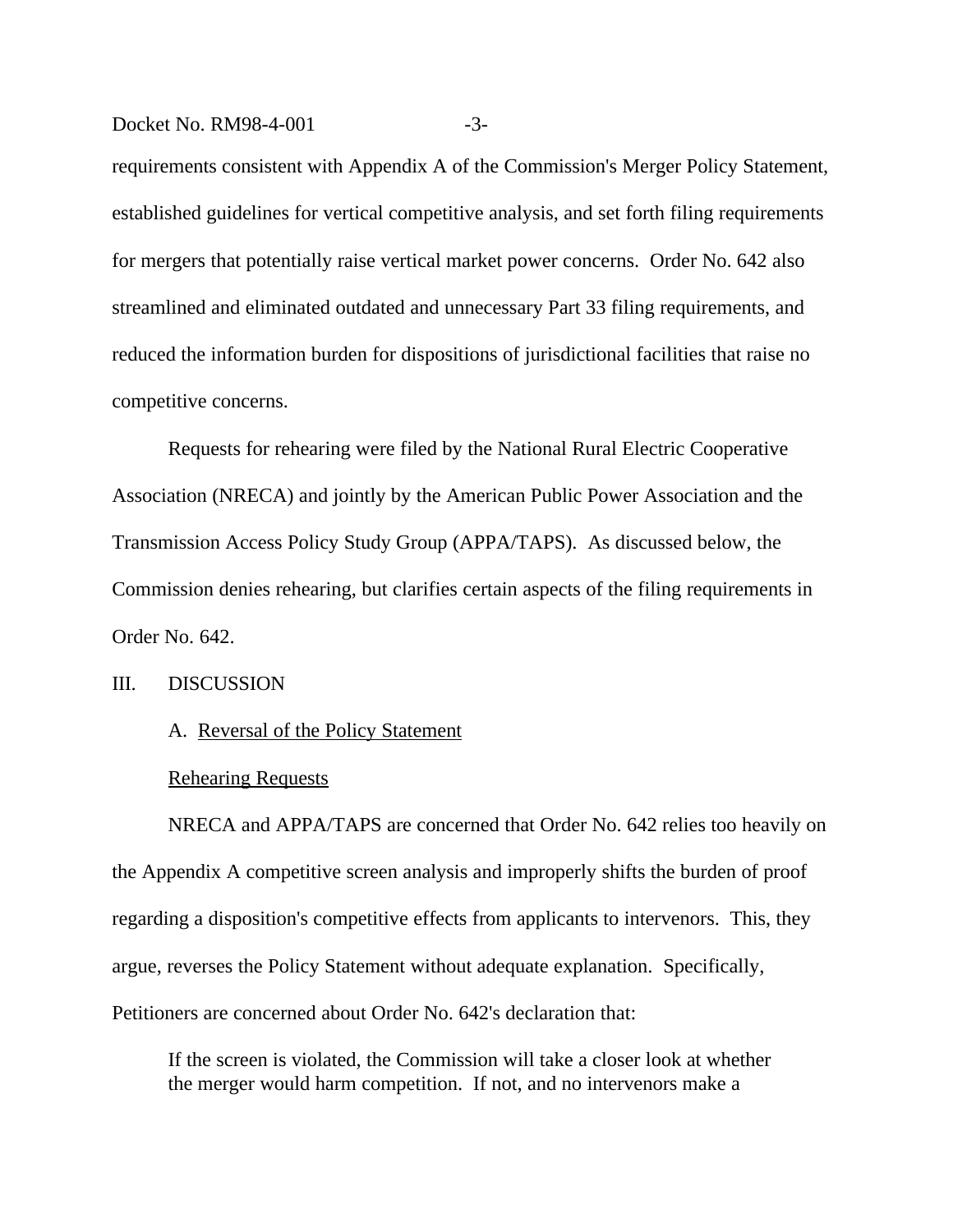Docket No. RM98-4-001 -4-

convincing case that the merger has anticompetitive effects despite passing the screen, the horizontal analysis stops there.

APPA/TAPS contend that, if the foregoing is read literally, the Commission will treat passing the screen as creating a "nearly irrebuttable" presumption that intervenors may overcome only by "a convincing case that the merger has anti-competitive effects." This, they argue, flips the statutory burden of proof from applicants to intervenors by requiring intervenors to make a "convincing case" of competitive problems, a standard that was not proposed in the Notice of Proposed Rulemaking (NOPR). APPA/TAPS point to the standard in the Policy Statement, which stated:

[S]uch claims must be substantial and specific. In other words, they should focus on errors or other factual challenges to the data or assumptions used in the analysis, or whether the analysis has overlooked certain effects of the merger. **4**

While APPA/TAPS understand the "substantial and specific" standard articulated in the Policy Statement to be consistent with the assignment of the burden of proof under the FPA, they assert that the "convincing case" terminology used in Order No. 642 suggests application of an unlawfully heavier burden.

Therefore, Petitioners argue that the Commission should clarify that the applicant bears the ultimate burden of proof to demonstrate that the transaction is consistent with the public interest. In addition, APPA/TAPS state that it is not clear whether, if applicants take advantage of the safe harbors outlined in Order No. 642, intervenors may

**<sup>4</sup>**Order No. 592 at 30,119.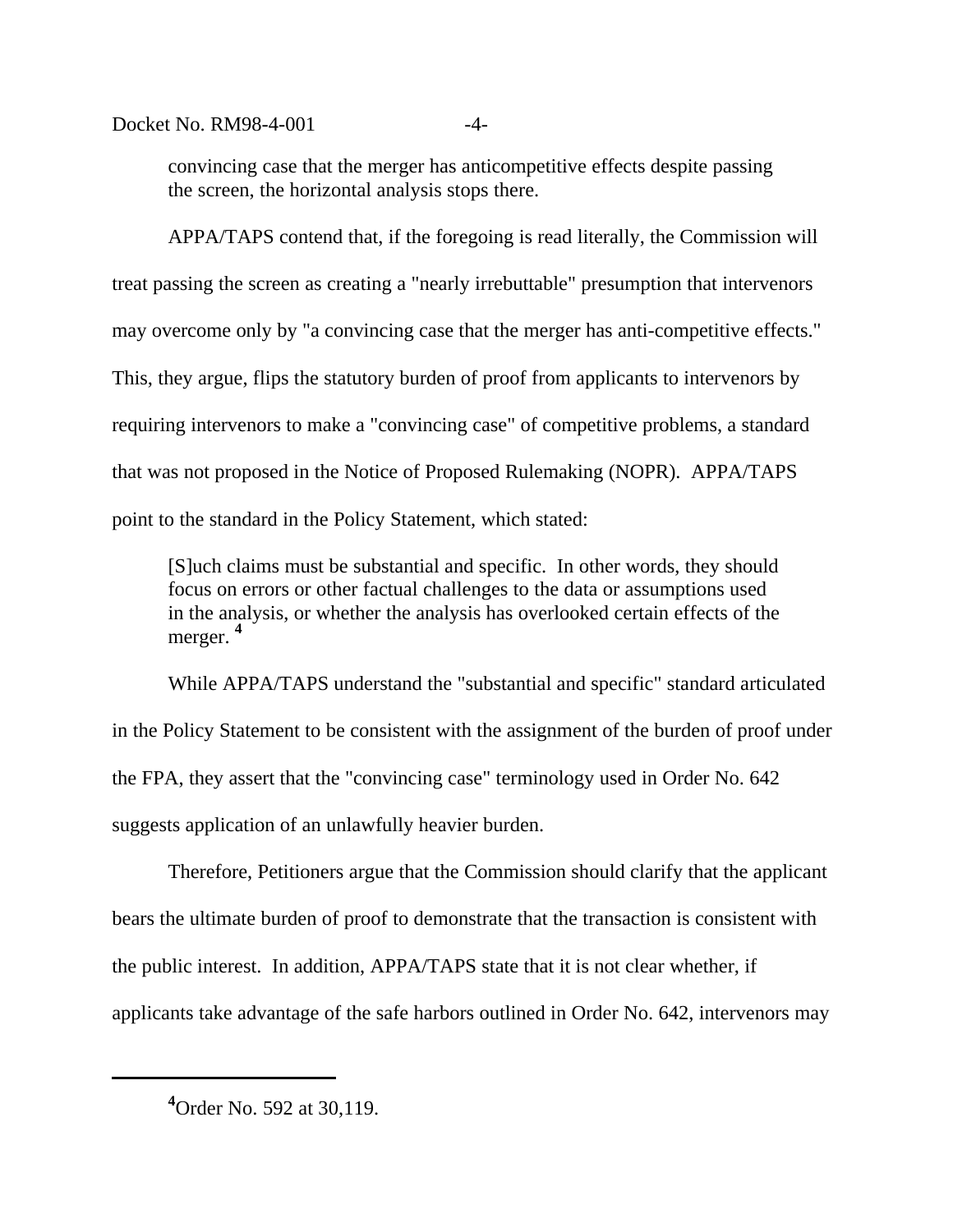#### Docket No. RM98-4-001 -5-

be left with the impossible task of "making a convincing case" based on other factors, in less than the 60 day period for comments, without the benefit of the information required in an Appendix A analysis.

Moreover, NRECA points out that the statement "the horizontal analysis stops there" is ambiguous. This deviates from the Policy Statement, Petitioners state, and abandons the Commission's statutory duty to be pro-active regarding mergers. They note that the Policy Statement made clear that the screen was just one factor to be considered in setting a case for hearing and described the screen as a tool, allowing mergers of concern to be identified based on facts not fully reflected in or completely outside the screen. APPA/TAPS reiterate that the Policy Statement instructed intervenors to provide specific concerns, not generalized claims, consistent with the "substantial and specific" standard.

APPA/TAPS also cite past instances where the Commission looked beyond the screen, such as the hearing order for the merger between American Electric Power Company and Central and South West Corporation. **<sup>5</sup>** Thus, Petitioners contend that the Commission must clarify that it will look beyond the screen at other market power concerns which may arise. NRECA also requests that the Commission clarify that, even

<sup>&</sup>lt;sup>5</sup>American Electric Power Company, et al., 85 FERC [ 61,201 (1998), reh'g 87 FERC ¶ 61,274 (1999), appeal pending sub nom., Wabash Valley Power Assn. v. FERC, Docket 00-1297 (D.C. Cir. 2000).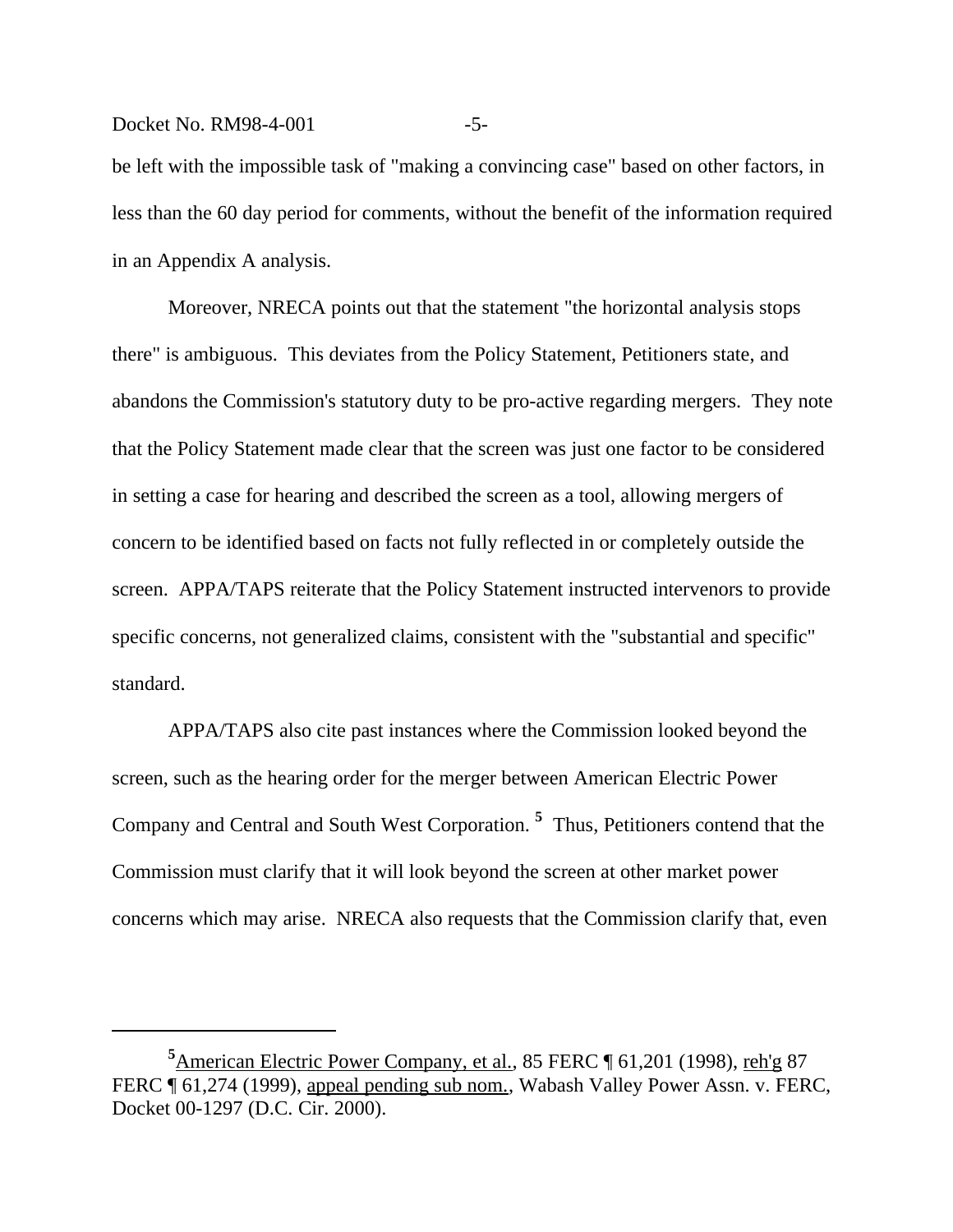#### Docket No. RM98-4-001 -6-

absent an intervenor making a clear and convincing case, the Commission has the authority and the duty to inquire further into a merger's competitive effects.

# Commission Response

The Commission believes that Order No. 642 does not reverse the Policy Statement. Rather, Order No. 642 implements the Policy Statement and sets forth filing requirements that are consistent with the Policy Statement. **<sup>6</sup>** APPA/TAPS' concern that under Order No. 642, passing the screen creates an irrebuttable presumption which can be overcome only with "a convincing case" that the merger has anti-competitive effects is misplaced. The term "convincing case" is consistent with the Policy Statement, to which APPA/TAPS themselves cite:

[there] also may be disputes over the data used by applicants or over the way applicants have conducted the screen analysis. However, these claims must be substantial and specific. **<sup>7</sup>**

As envisioned in Order No. 642, unsubstantiated, unspecific claims made by any party to the proceeding do not constitute a convincing case.

Given the foregoing, we also disagree with NRECA's claim that the phrase "the horizontal analysis stops there" is ambiguous. To the contrary, it makes clear that the Commission will be satisfied that there is no need for further investigation on this issue if the criteria for passing the screen are met. As stated in Order No. 642, these criteria

**<sup>6</sup>**Order No. 642 at 31,872 and 31,874.

**<sup>7</sup>**Order No. 592 at 30,119.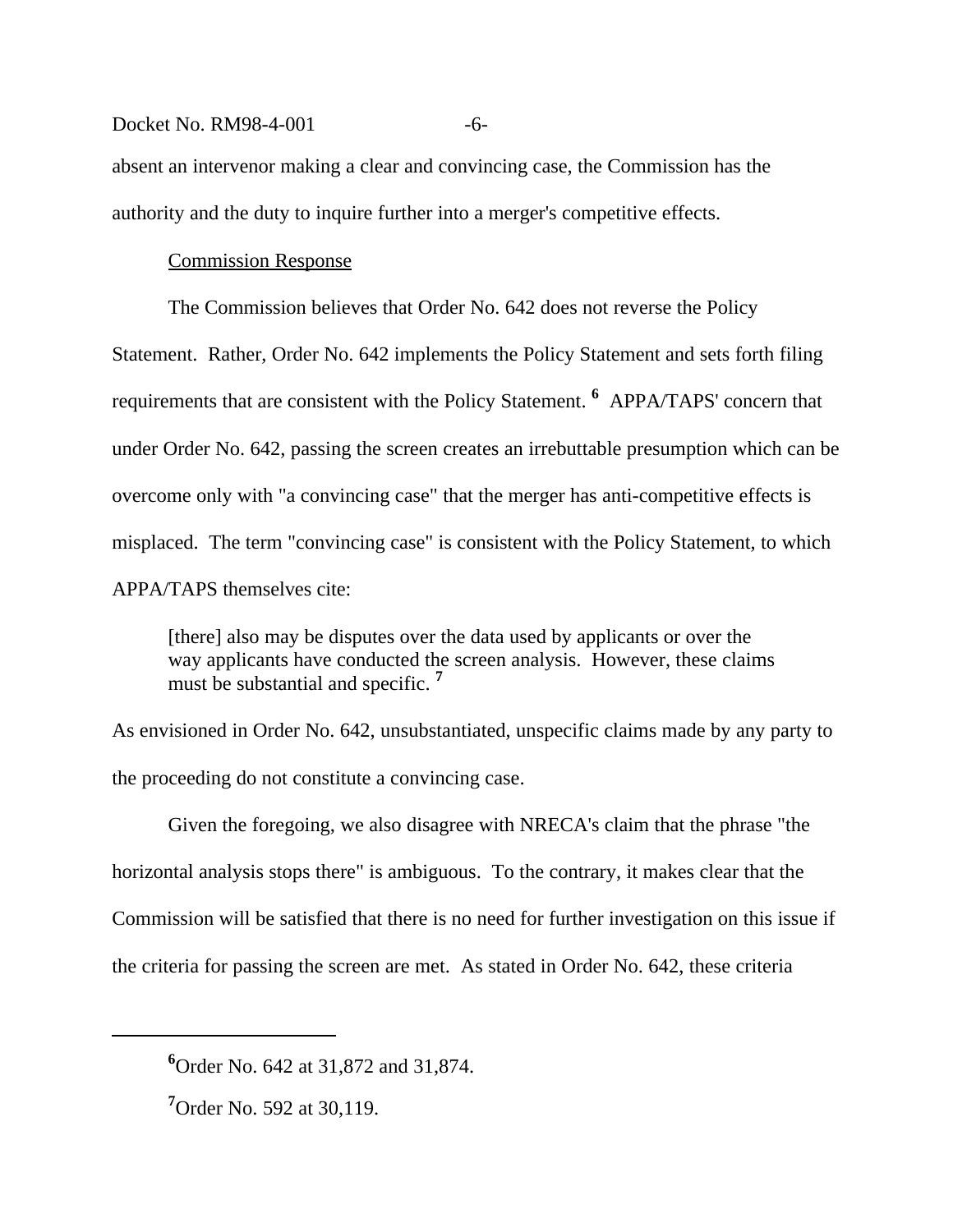Docket No. RM98-4-001 -7-

include: (1) intervenors do not make a convincing case (i.e., they do not raise substantial and specific claims) that the merger has anticompetitive effects **<sup>8</sup>** and (2) the evidence as to the lack of effect on competition is convincing and verifiable. **<sup>9</sup>** In crafting Order No. 642 to be consistent with the Policy Statement, the Commission was cognizant of the value of the screen as ". . . a standard, generally conservative check to allow the Commission, applicants and intervenors to quickly identify mergers that are unlikely to present competitive problems." **10** However, to ensure that mergers with potential competitive problems will be appropriately identified and analyzed, the Commission was also careful to state in Order No. 642 that "[the] horizontal screen is not meant to be a definitive test of the likely competitive effects of a proposed merger." **<sup>11</sup>**

Therefore, we do not agree with Petitioners that Order No. 642 reverses the Policy Statement and we deny their request for rehearing on this issue.

# B. Abbreviated Filing Requirements

# Rehearing Request

APPA/TAPS argue that the abbreviated filing requirements specified in Order No. 642 are inappropriate because: (1) they are erroneously based on whether applicants are actual or potential competitors in each other's geographic markets; (2) they create strong

**9** Id. at 31,878.

**<sup>8</sup>**Order No. 642 at 31,897.

**<sup>10</sup>**Id. at 31,879.

 $^{11}$ Id.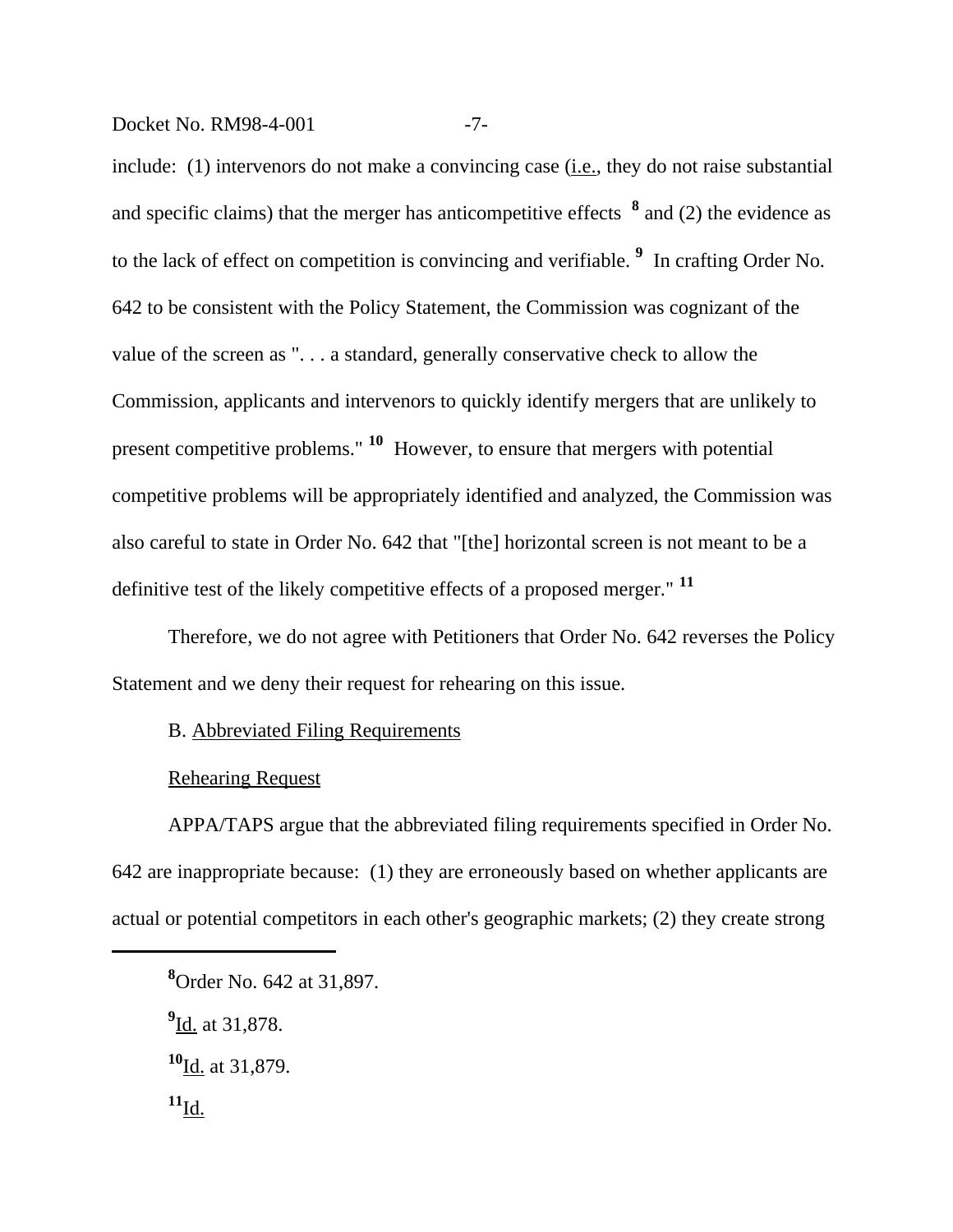#### Docket No. RM98-4-001 -8-

incentives to craft potentially anti-competitive combinations that can be portrayed to qualify for abbreviated filing requirements; and (3) the procedures allow less than 60 days for interventions, giving intervenors (whom the Commission relies on as a critical source of information) less time and information to accomplish the task of making a "convincing case" that a corporate disposition has anti-competitive effects. APPA/TAPS urge the Commission to impose the same (non-abbreviated) filing requirements on all applicants under section 203 and, absent that, to require a competitive analysis if the applicants would own or control 5,000 MWs or more of generation. Petitioners also urge the Commission not to shorten the 60-day intervention period. At a minimum, APPA/TAPS suggest the Commission automatically grant extensions to a 60-day notice period if any intervenor requests additional time to prepare its case.

# Commission Response

As stated in Order No. 642, the abbreviated filing requirements apply when it is relatively easy to determine that a disposition will not harm competition. **12** In cases where this determination is not obvious, as also explained in Order No. 642, the Commission would be unlikely to consider merger applications for review under the abbreviated filing requirements, but would make such decisions after examining the specifics of each case. **13** Given the foregoing, Petitioners' proposals regarding the 60-day

**<sup>12</sup>**Id. at 31,901.

**<sup>13</sup>**Id. at 31,902.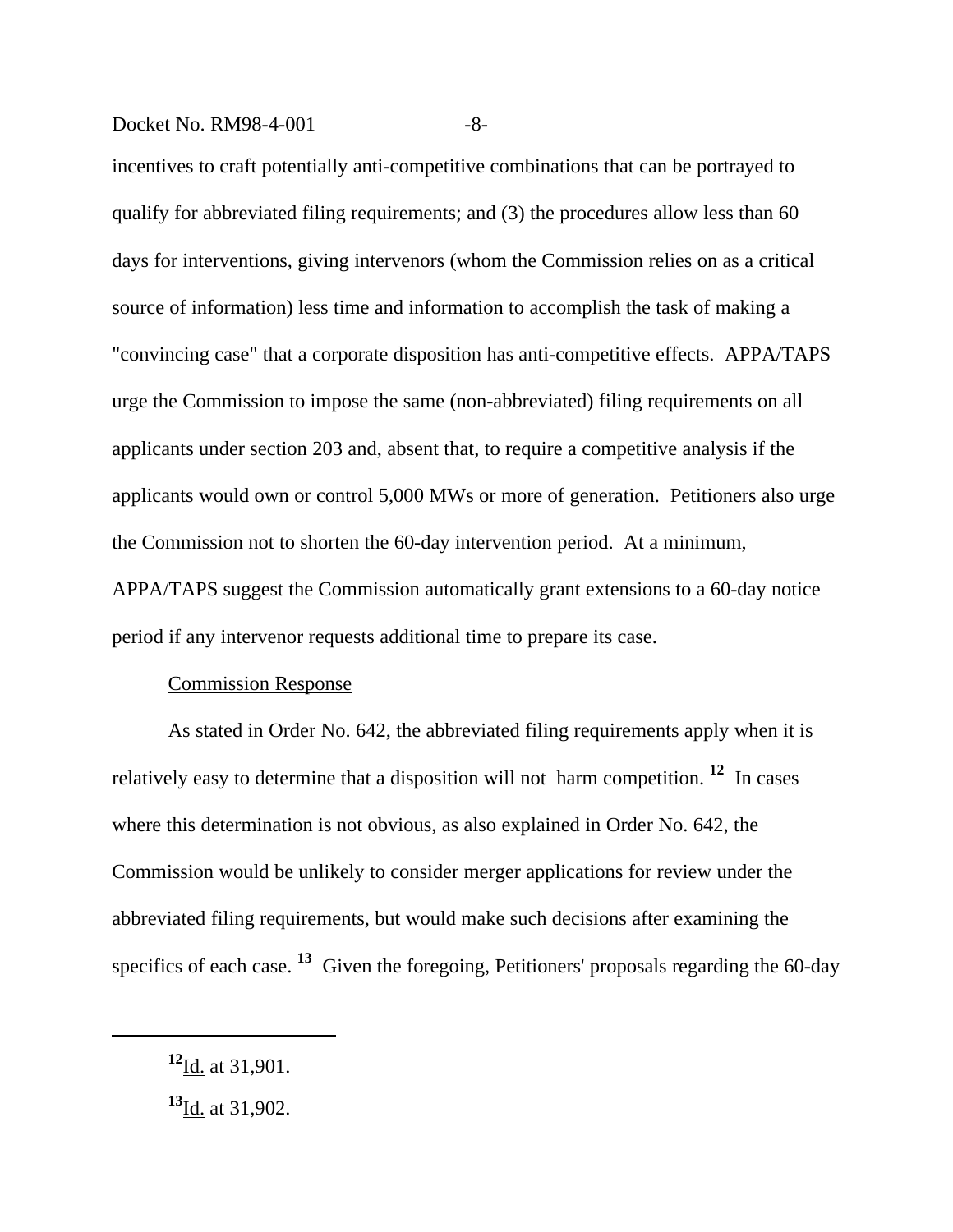# Docket No. RM98-4-001 -9-

notice period are unnecessary, and defeat the purpose of the abbreviated filing requirements. In addition, APPA/TAPS have not demonstrated why non-abbreviated filing requirements should be required of all applicants that own or control 5,000 MW or more of generation.

APPA/TAPS' concern that the Commission will overlook market power issues in abbreviated filings if applicants do not have a pre-merger presence in each other's geographic markets is based on a misreading of Order No. 642. As explained in Order No. 642, to be eligible for an abbreviated filing, applicants must demonstrate that the merging entities do not currently operate in the same geographic markets, or if they do, that the extent of such overlapping operation is <u>de minimis</u>. <sup>14</sup> Relevant geographic markets include, but are not limited to, Applicants' own geographic markets. In the case of a horizontal merger, the overlapping relevant markets in question would be downstream electricity markets and in a vertical merger case, they would be upstream input and downstream electricity markets. **15** As such, the abbreviated filing requirements do not overlook either horizontal or vertical market power issues. We therefore deny Petitioners' request for rehearing on this issue.

**<sup>14</sup>**Id.

**<sup>15</sup>**Id. at 31,901 and 31,907.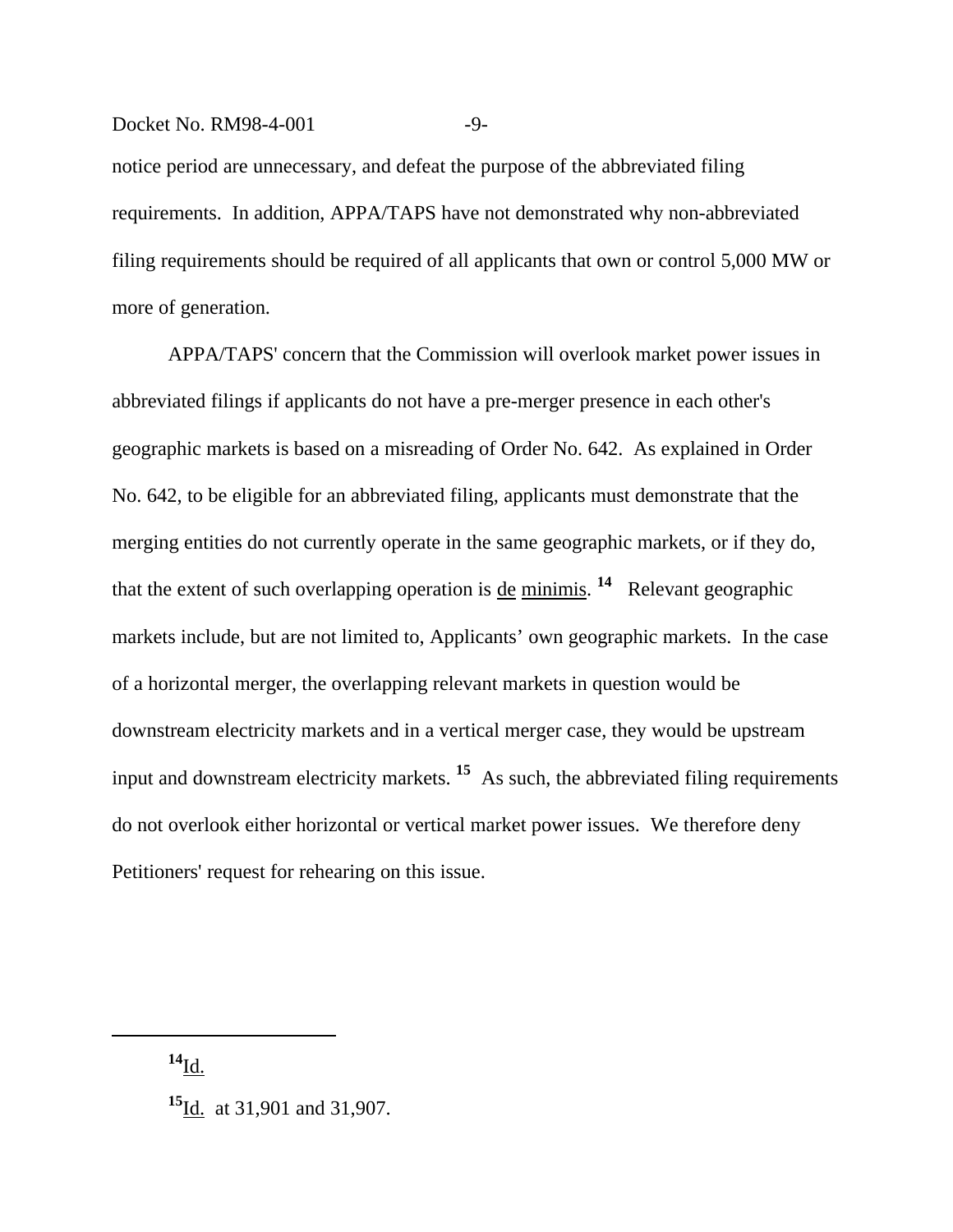# Docket No. RM98-4-001 -10-

# C. Confidentiality of "Market Strategy" Information

#### Rehearing Requests

Petitioners object to the presumption of confidentiality for applicant's "market strategy" information unless intervenors can show that denying disclosure would violate intervenors' due process rights. NRECA believes that this provision creates an incentive to shield large classes of information by labeling it "market strategies." APPA/TAPS point out that there is a constitutional dimension to the burden placed upon requests for secrecy, and there is also long-established Commission precedent placing an exacting standard on those seeking to justify confidential treatment. NRECA also points out that the Commission's existing discovery rules provide procedures for invoking privilege to limit discovery of specific information. APPA/TAPS argue that due process and the Commission's ex parte rules require disclosure in all cases to intervenors willing to abide by reasonable protective orders and that denying intervenor access to that information even under a protective order directly conflicts with the Commission's ex parte rules.

Petitioners suggest that the Commission clarify that merger applicants are subject to a heavy burden to demonstrate that confidential treatment is required and that to the extent information is treated as confidential, it will be made available to intervenors willing to execute protective agreements. Absent this, NRECA argues that the Commission should clarify that the confidentiality provision applies only to "market strategy" information voluntarily submitted by applicants in response to intervenor concerns about perceived potential competition but not to data or information labeled by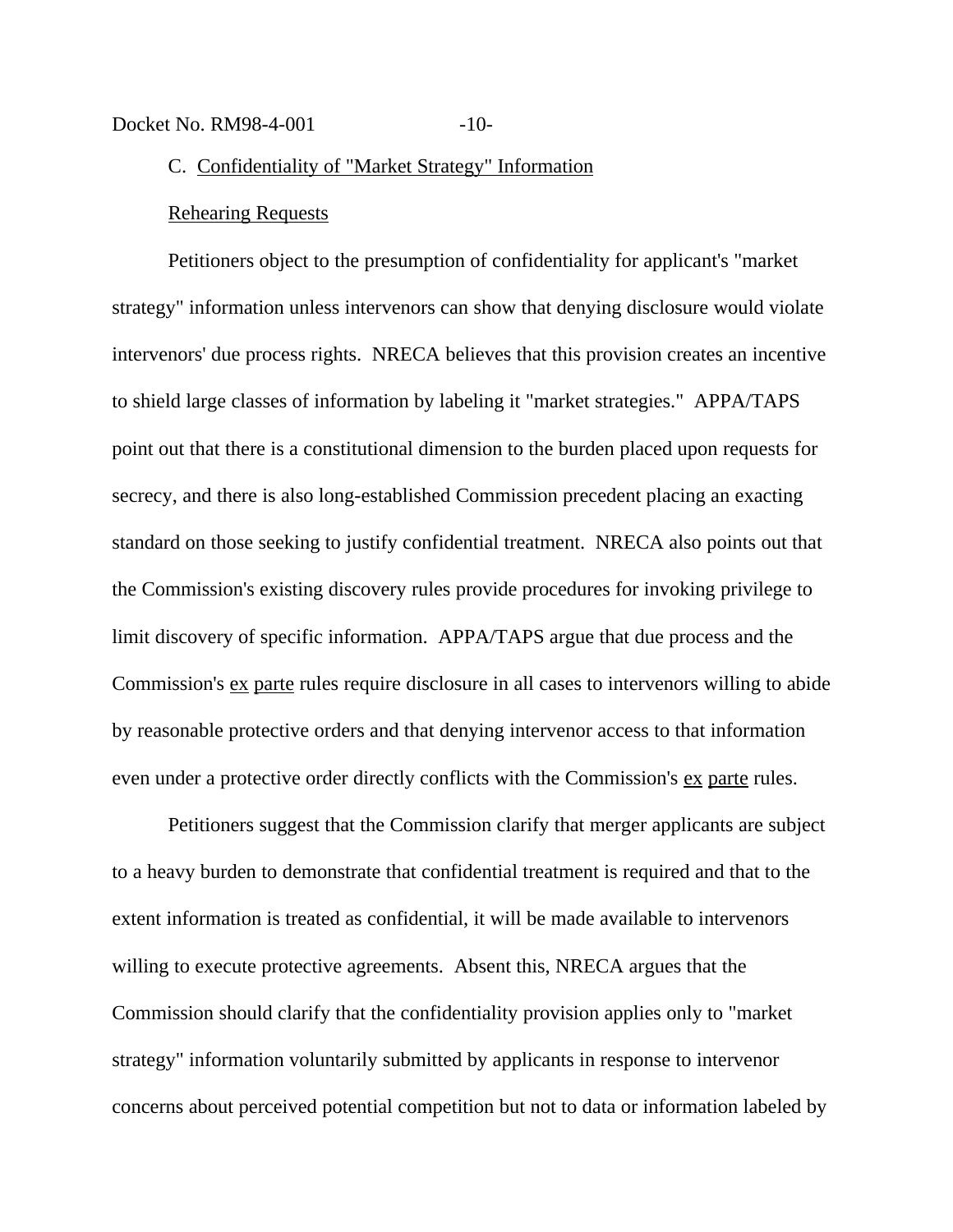# Docket No. RM98-4-001 -11-

applicants as "market strategies" but submitted for other reasons or obtained through discovery.

# Commission Response

As we explained in Order No. 642, the Commission's treatment of confidential information in merger applications will be consistent with the Commission's longstanding rules governing the protection of any documents filed at the Commission for which the confidentiality privilege is claimed. <sup>16</sup> Under these regulations, applicants may claim confidentiality for certain information included in their merger applications at the time the application is filed, and parties to the proceeding may seek access to that information pursuant to § 388.107 of the Commission's regulations. **17** At that time, we will review the documents to determine whether the information falls within the exemption from public disclosure under the Freedom of Information Act (FOIA) for "trade secrets and commercial or financial information obtained from a person and privileged or confidential." **18** We therefore deny Petitioners' request for rehearing on this issue.

**<sup>16</sup>**18 C.F.R. 388.112.

**<sup>17</sup>**18 C.F.R. 388.107.

**<sup>18</sup>**18 C.F.R. 388.107(d).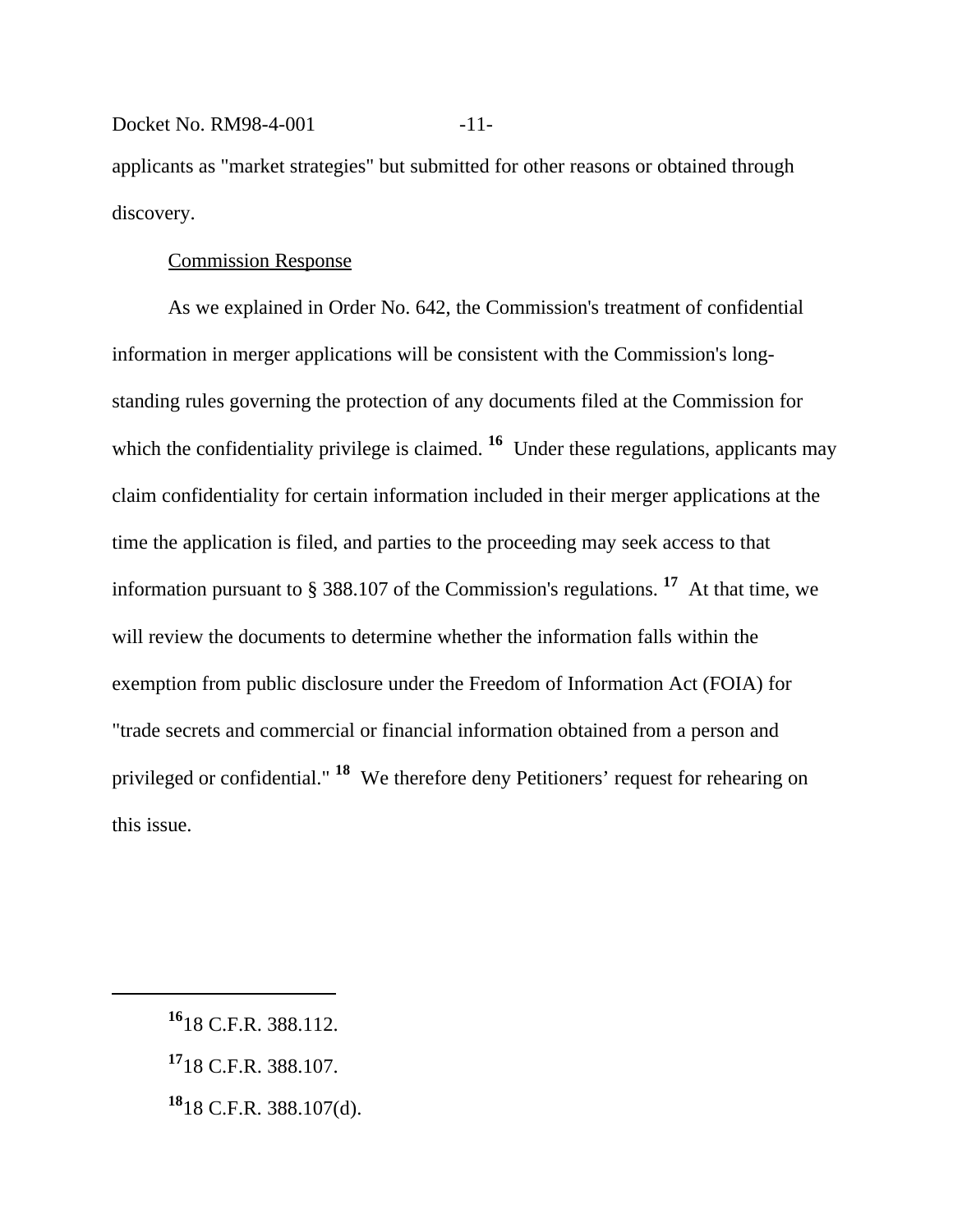Docket No. RM98-4-001 -12-

D. Inadequacy of Data Requirements

#### Rehearing Requests

APPA/TAPS allege that Order No. 642 fails to address their concern that the data collected for merger analysis may be inadequate. In their comments on the NOPR, APPA/TAPS explained the need for data and information obtained through a "second request" issued by the Department of Justice or the Federal Trade Commission. APPA/TAPS argue that despite the Commission's claim that it can request additional data, the Commission has not demonstrated that it has the time or resources to do so. Therefore, APPA/TAPS argue that "second request"-type data should be submitted automatically with the merger filing and be made available to intervenors when they execute the appropriate confidentiality agreements. Alternatively, APPA/TAPS suggest that the Commission should permit intervenors to obtain limited discovery during the initial intervention period.

#### Commission Response

 We disagree with Petitioners that Order No. 642 does not addresses their concern that data collected for merger analysis may be inadequate. To the contrary, Order No. 642 sets forth data and information requirements sufficient to ensure comprehensive review of applications under section 203. Moreover, as we stated several times in Order No. 642, the Commission retains the right to request additional information that we deem necessary to evaluate the economic and regulatory impacts brought about by a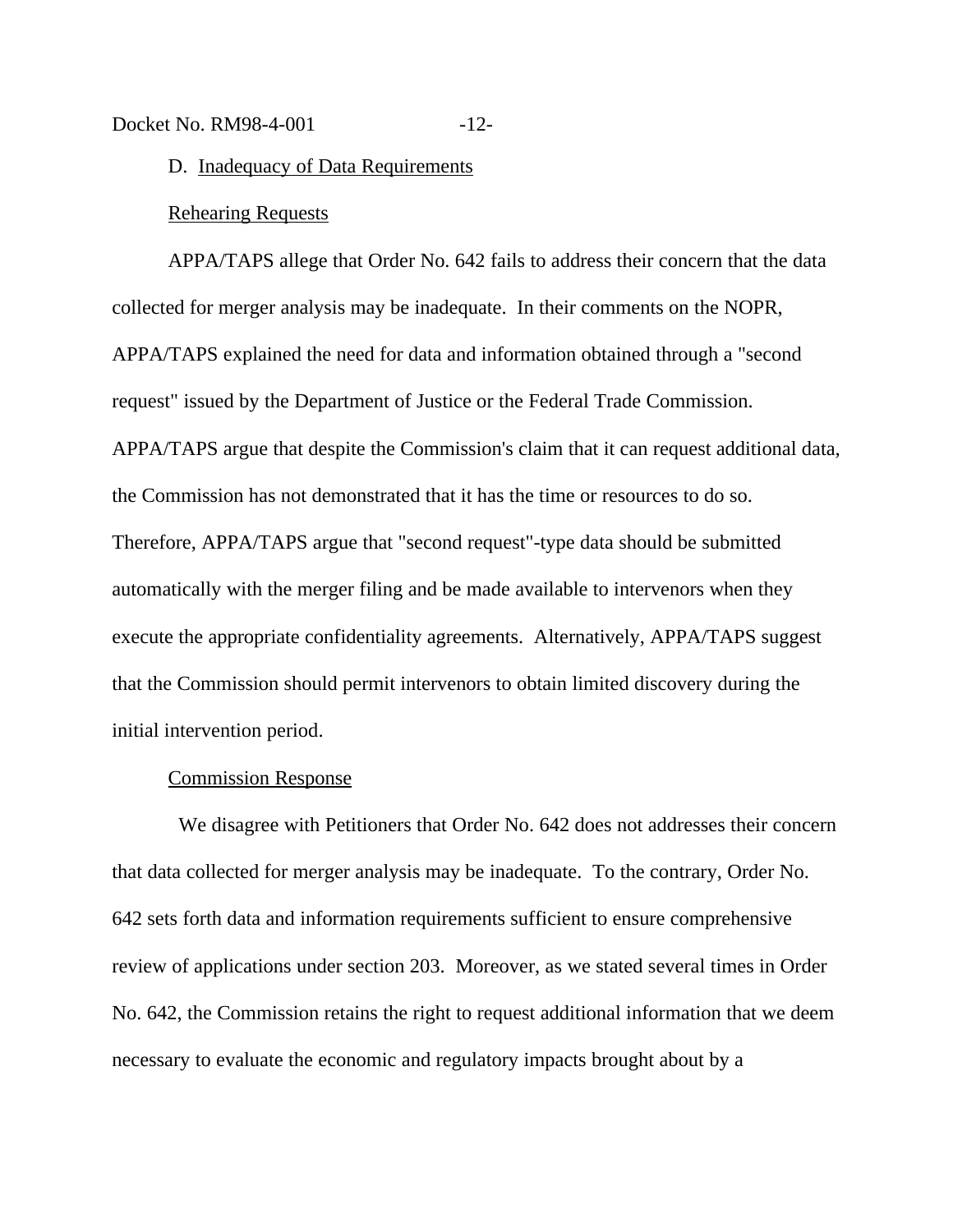Docket No. RM98-4-001 -13prospective corporate disposition. **19** Contrary to Petitioners' assertions, the Commission has requested additional information in a number of instances and intervenors have benefitted from that information. **20** Thus, we believe that expanding the data requirements to cover all contingencies is unnecessary. We will therefore deny Petitioners' request for rehearing on this issue.

# E. Consideration of Retail Competitive Effects

# Rehearing Requests

Petitioners argue that Order No. 642 fails to adequately consider the effect of mergers by limiting the Commission's review of retail markets to only those situations where "a state lacks authority in these kinds of circumstances and asks us to do so." APPA/TAPS argue that the Commission is responsible for considering the impact of its actions and ensuring that those actions further the public interest, which includes an analysis of retail markets. NRECA argues that state merger evaluation standards are not necessarily related to those required under the FPA, and that the Commission should not substitute state determinations (or lack thereof) for its own determination.

**<sup>19</sup>**See, e.g., Order No. 642 at 31,881 (on deficient filings), 31,902 (on abbreviated filing requirements) and 31,918 (on retail access).

**<sup>20</sup>**See id. at 31,881, n. 26.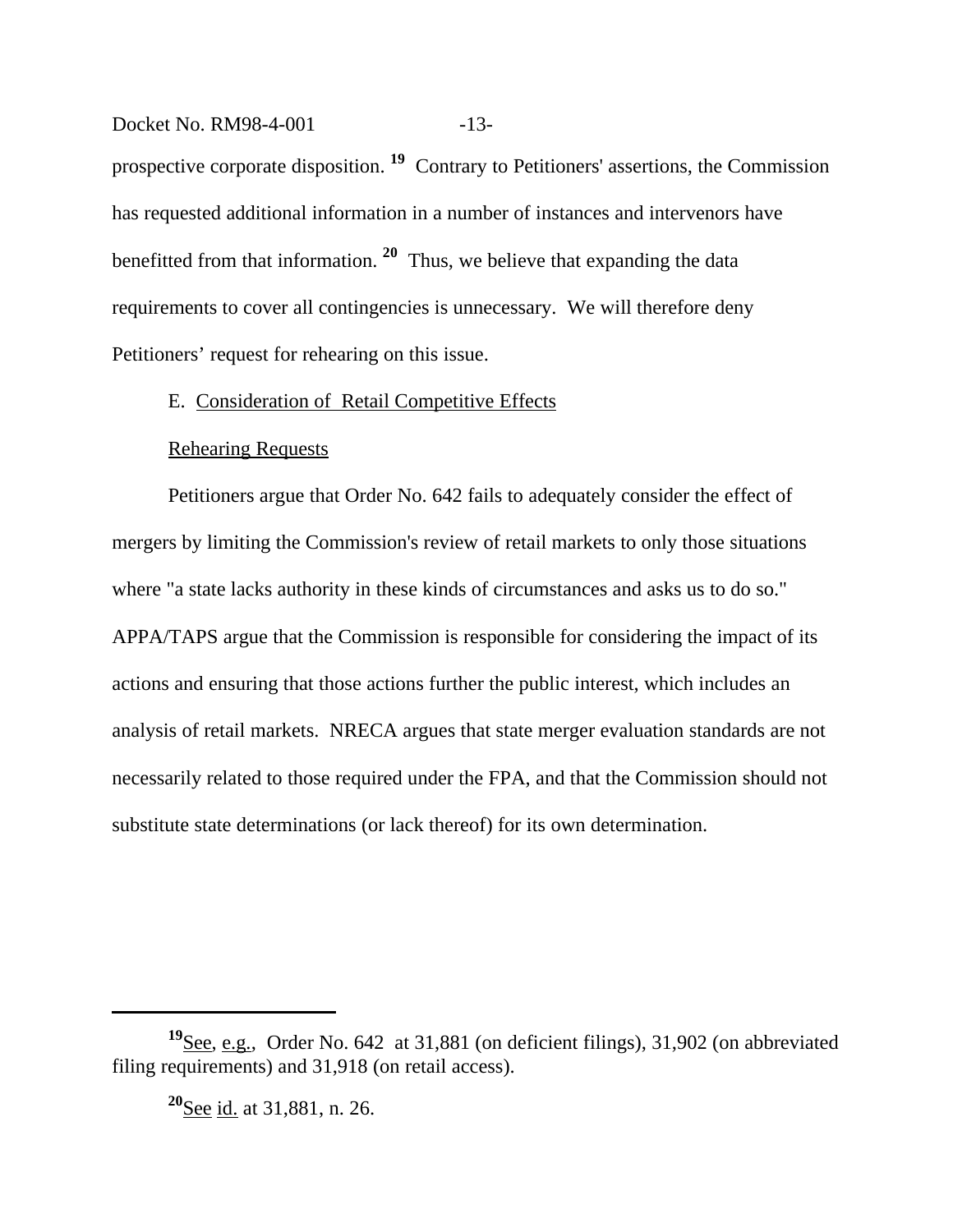#### Commission Response

We stated in Order No. 642 that we will look at retail competitive impacts only when a state lacks authority and asks us to do so.<sup>21</sup> The petitions for rehearing offer no reasoned basis for changing our policy. Accordingly, we will deny Petitioners' request for rehearing on this issue.

# F. Generic Conditions for Mergers

#### Rehearing Requests

Petitioners claim that Order No. 642 should impose certain generic conditions on mergers. APPA/TAPS claim that all mergers should be generically conditioned on: (1) the requirement (as APPA/TAPS originally proposed in their comments on the NOPR) that applicants take service to meet their retail load under their Open Access Transmission Tariffs and "treat their own dispatch comparably with service to others;" (2) participation in a properly structured Regional Transmission Organization (RTO) prior to the consummation of the merger; and (3) continued or expanded reserve sharing, or equivalent mechanisms. NRECA also argues that if merger applicants voluntarily commit to join an RTO, the Commission's regulations should include provisions to enforce that commitment. APPA/TAPS also argues that Order No. 642 should provide

**<sup>21</sup>**Id. at 31,918 and 31,919. In reviewing Order No. 642, we found a typographical error. The second to last sentence in the paragraph before Section C at 31,919 should read: "We take this opportunity to clarify that we will consider retail market issues when circumstances warrant."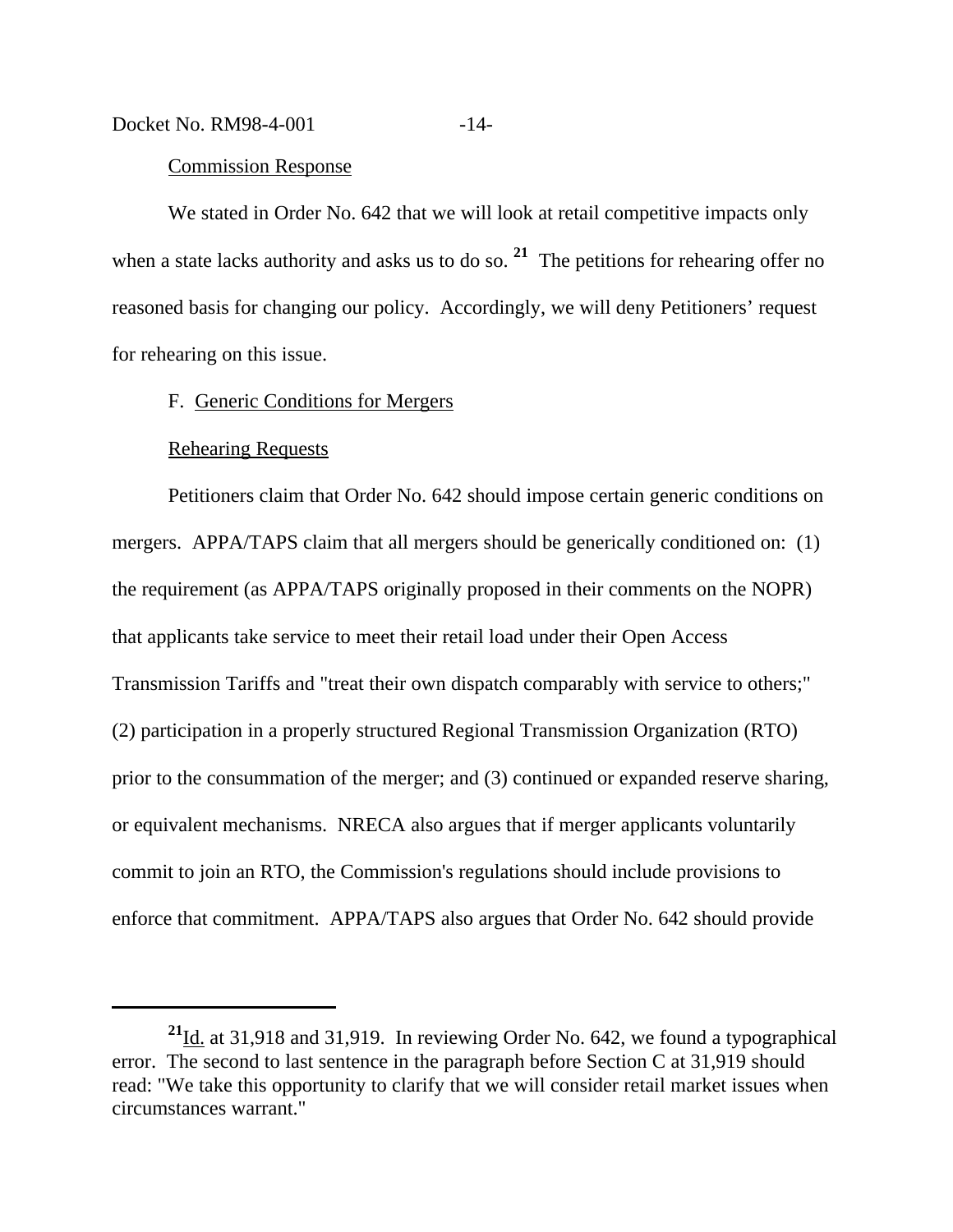### Docket No. RM98-4-001 -15-

for other conditions--such as financial disincentives--to address the improper use of merger-related market power.

# Commission Response

Order No. 642 does not specifically address APPA/TAPS' proposal that mergers be generically conditioned on applicants taking service to meet their retail load under their Open Access Transmission Tariff (OATT). However, we did explain in Order No. 642 that while there are numerous mitigation measures that may be effective, the adequacy of specific mitigation proposals must still be evaluated on a case-by-case basis. **<sup>22</sup>** Petitioners have not supported the need for generic mitigation measures such as participation in an RTO, expanded reserve sharing requirements or the use of financial disincentives, and we deny rehearing on this issue.

With regard to the RTO issue raised by NRECA, we note that when voluntary commitments to join Commission-approved RTOs are recognized in our approval of mergers, we expect applicants to honor such commitments.

# G. Temporary Moratorium on Mergers

# Rehearing Requests

Petitioners claim that Order No. 642 fails to adequately explain why the Commission rejected a moratorium on large utility mergers. They cite recent events in electricity markets around the country, including California, as support for just such a

**<sup>22</sup>**Id. at 31,900.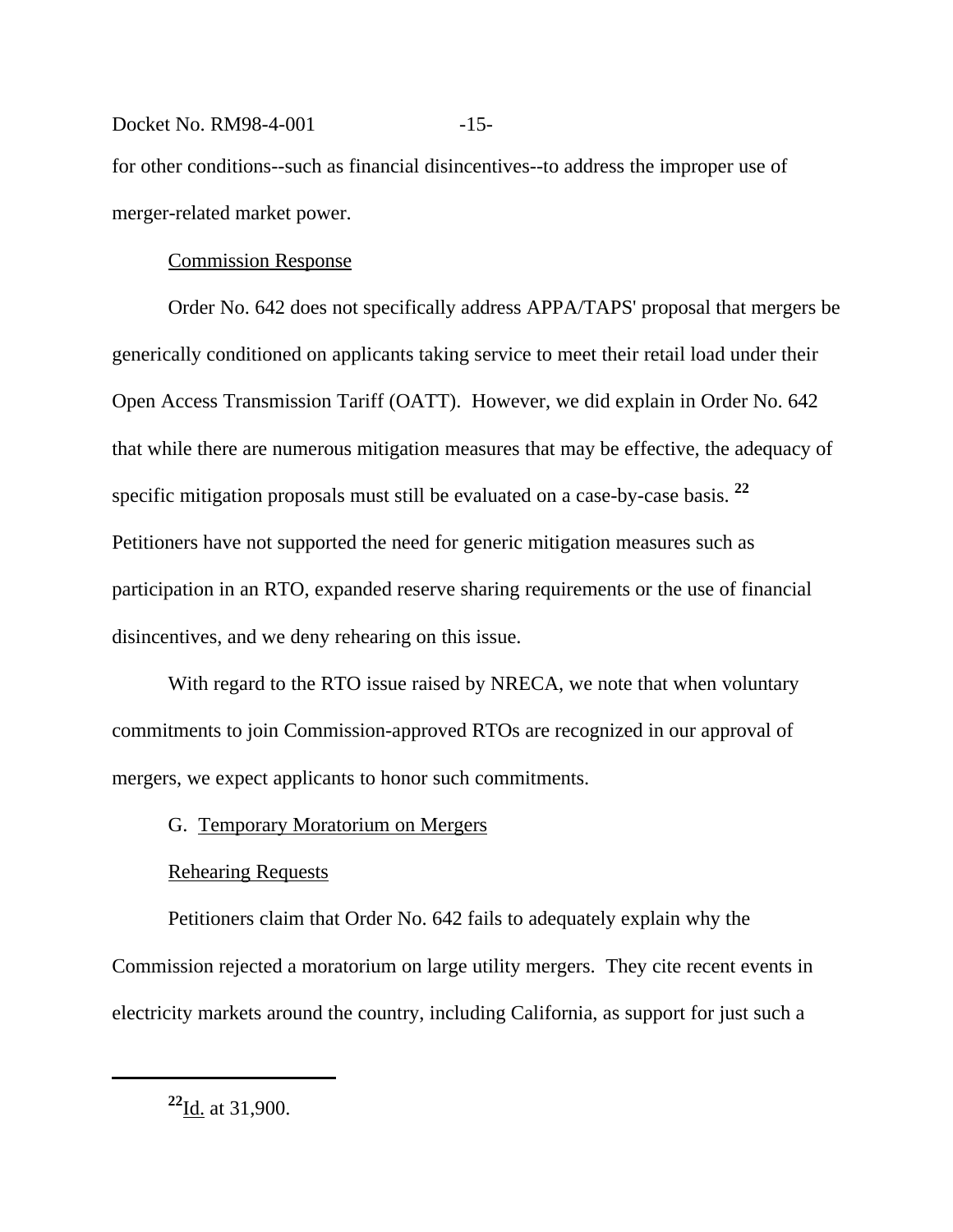# Docket No. RM98-4-001 -16moratorium. Absent a moratorium, APPA/TAPS contend that mergers should be approved only if merger-related benefits are shown to be sufficient to offset harm to actual or potential competition.

# Commission Response

We will deny Petitioners' request for rehearing on this issue. As we explained in Order No. 642, regulatory safeguards are in place to prevent such adverse competitive effects, regardless of the size of a merger. **23** Moreover, in implementing the Policy Statement, Order No. 642 states that we will determine, on a case-by-case basis, whether a merger will adversely affect competition. We disagree with Petitioners' proposals that applicants should be required to demonstrate that merger-related benefits offset competitive harm. Such a specific requirement would conflict with the flexibility embedded in Order No. 642 and the Policy Statement, which provide that merger applicants failing the competitive analysis screen should propose mitigation or go on to evaluate the following four factors: (1) the potential adverse competitive effects of the merger; (2) whether entry by competitors can deter anticompetitive behavior or counteract adverse competitive effects; (3) the effects of efficiencies that could not be realized absent the merger; and (4) whether one or both of the merging firms is failing and, absent the merger, the failing firm's assets would exit the market. **24** This is

**<sup>23</sup>**Order No. 642 at 31,919.

**<sup>24</sup>**Id. at 31,898.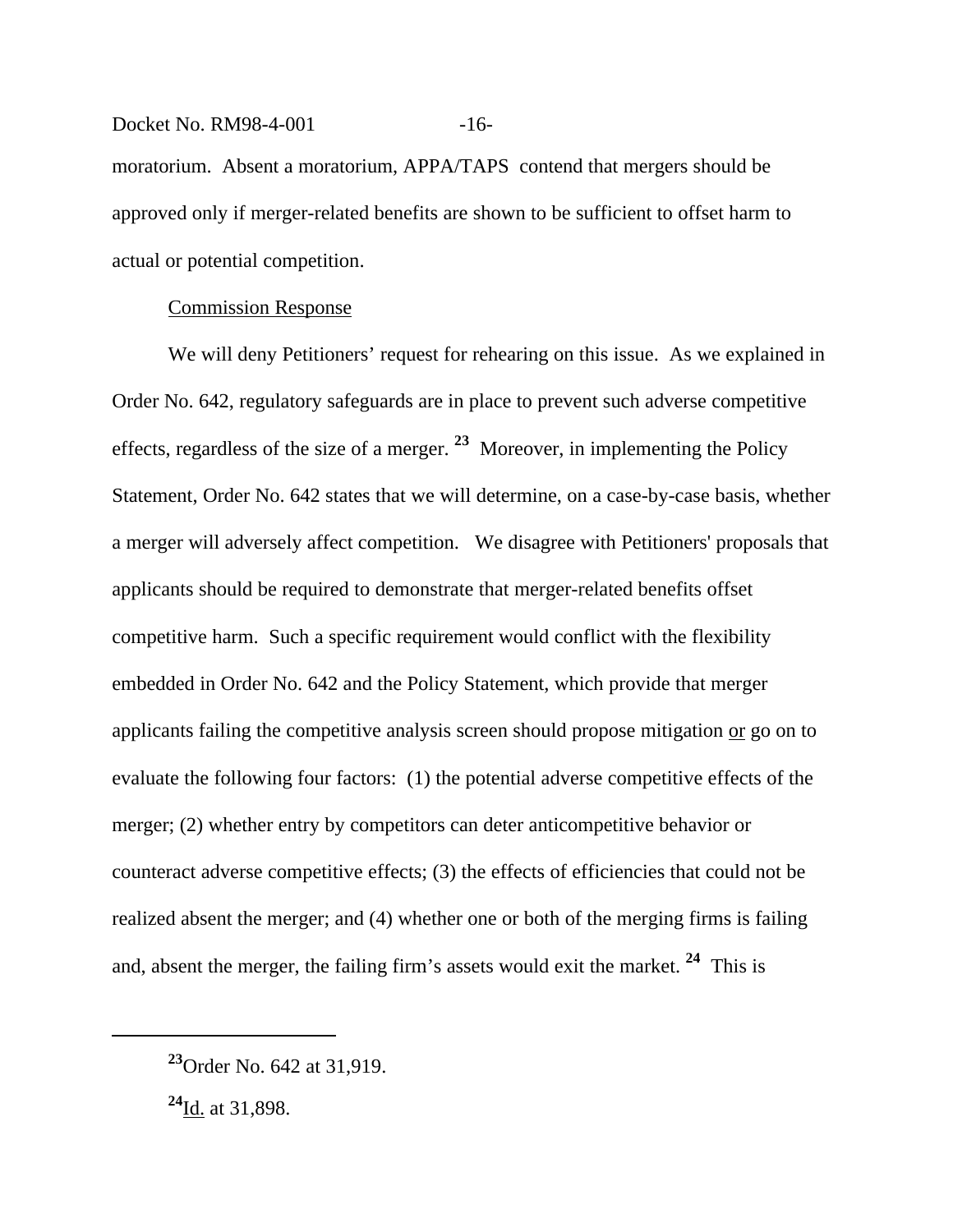# Docket No. RM98-4-001 -17consistent with our finding that a transaction taken as a whole must be consistent with the public interest. **<sup>25</sup>**

# H. Regulatory Flexibility Act Certification Analysis

### Rehearing Requests

NRECA argues that, contrary to the Commission's assertion that the rule will not have a "significant economic impact on a substantial number of small entities," there are an increasing number of rural electric cooperatives, some of them modest in size, that have become subject to the Commission's jurisdiction as they have paid off their debt from the Rural Utilities Service. NRECA argues that Order No. 642 will affect "small" public utilities if those entities choose to merge to better deal with the increasing market power of larger public utilities. NRECA requests that the Commission either perform the Regulatory Flexibility Act analysis, or provide for waivers of the reporting requirements for small public utilities.

# Commission Response

The Commission has evaluated the various types of mergers and other section 203 transactions subject to these revised filing requirements. The number of cooperatives subject to Commission jurisdiction as public utilities, and therefore affected by these requirements, is small. In addition, Order No. 642 does not increase the number of small entities that are subject to the Commission's jurisdiction under section 203. In fact, the

**<sup>25</sup>**See, e.g., Northeast Utilities Service Co. v. FERC, 993 F.2d 937 (1st Cir. 1993).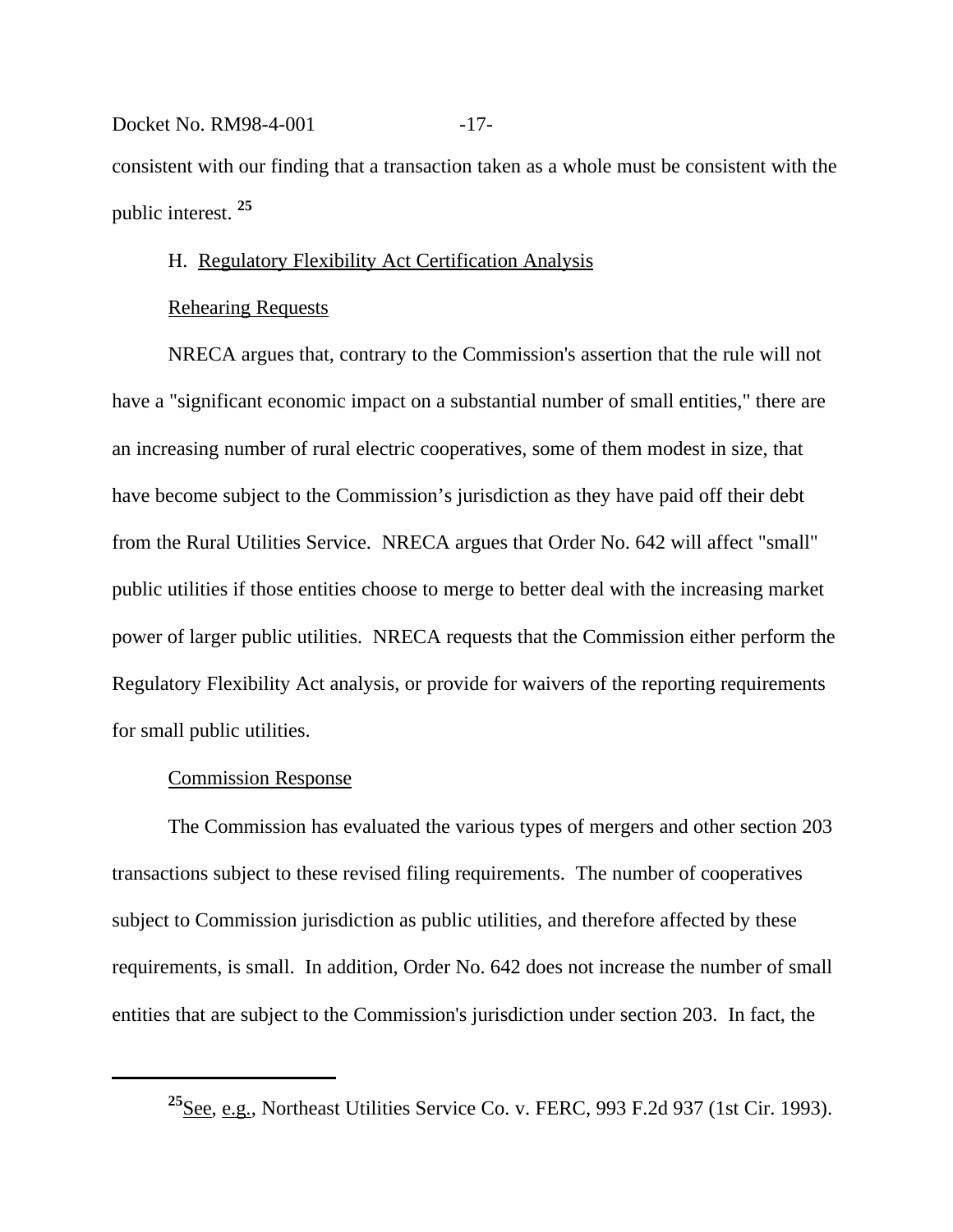# Docket No. RM98-4-001 -18final rule reduces the regulatory burdens and reporting requirements on most entities, both large and small, by streamlining and eliminating outdated and unnecessary filing requirements.

The Commission therefore certifies that Order No. 642 will not have a significant economic impact on small entities.

I. Miscellaneous Issues

# Rehearing Requests

APPA/TAPS argue that Order No. 642 fails to reflect components of a detailed competitive analysis that are not adequately captured by market concentration statistics. They point to the failure of market concentration analysis to reveal the constraints which they believe are now apparent in California, including: transmission constraints and their manipulation; incentives not to build transmission; insufficient generation; and gas supply, water, and emission constraints. NRECA requests that the Commission modify § 33.3(c) of the Commission's regulations to require horizontal merger applicants to analyze firm requirements power as a relevant product.

# Commission Response

 Petitioners' concern that the Commission will rely exclusively on the horizontal screen analysis in evaluating the effect of a merger on competition is misplaced. For example, we stated in Order No. 642 that:

[T]he horizontal screen is not meant to be a definitive test of the likely competitive effects of a proposed merger. Instead, it is intended to provide a standard, generally conservative check to allow the Commission,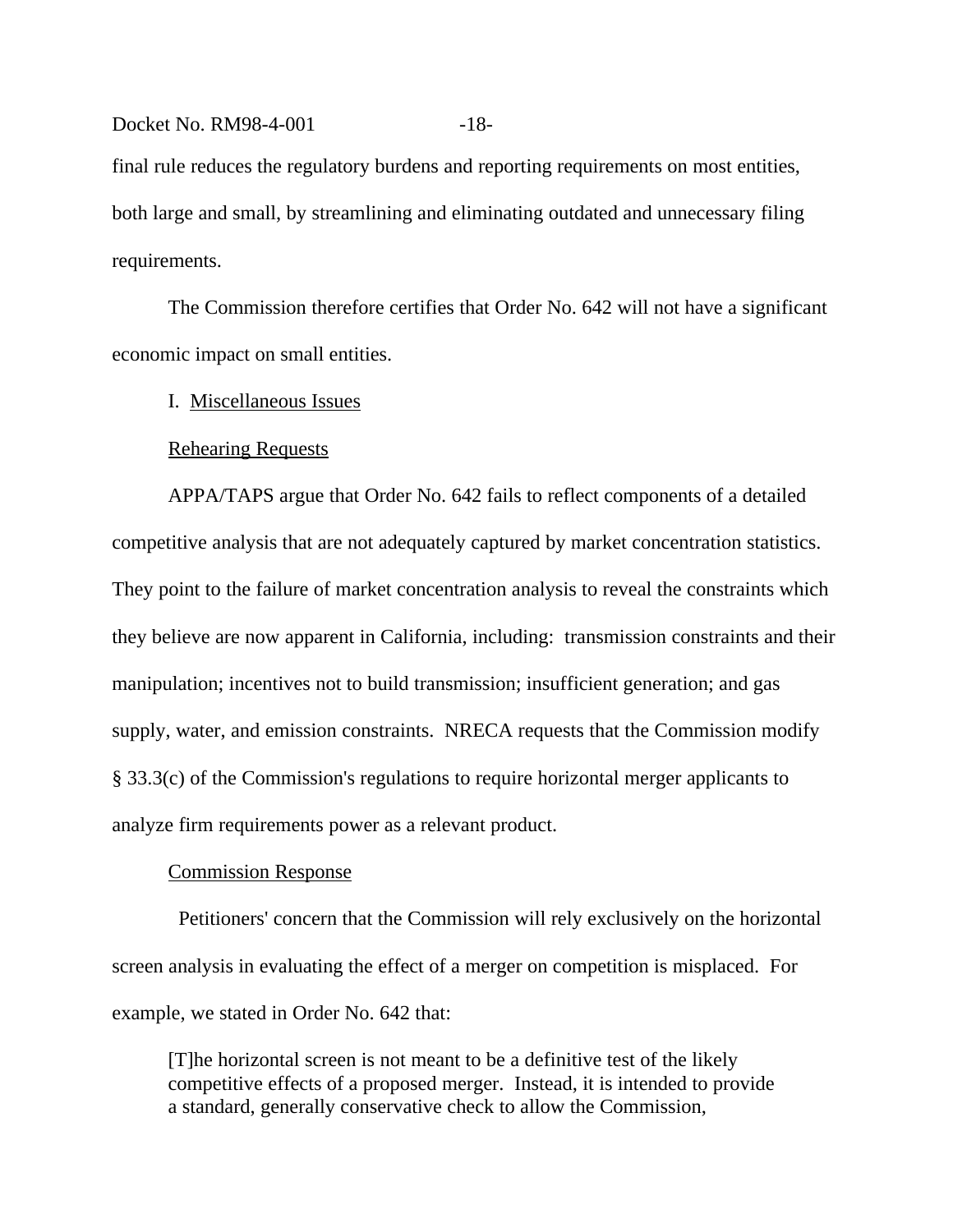Docket No. RM98-4-001 -19-

applicants and intervenors to quickly identify mergers that are unlikely to present competitive problems. **<sup>26</sup>**

This is consistent with the Policy Statement.

We also note in Order No. 642 the limitations on the use of concentration statistics. **27** In addition, Order No. 642 points out that we have sought additional information from merger applicants when circumstances warranted and that the intervention process itself allows other market participants to raise concerns. **28** Together, these factors indicate that the Commission will not rely exclusively on market concentration statistics in evaluating the competitive effects of mergers.

Finally, we disagree with NRECA's position that firm requirements power should be considered as a separate relevant product. In Order No. 642, we explain that it is important to define relevant products from the perspective of the consumer, i.e., including in a product group those products considered by the consumer to be good substitutes. **<sup>29</sup>** NRECA has not demonstrated how firm requirements power meets this standard. We therefore deny Petitioners' request for rehearing on these issues.

- **<sup>27</sup>**Id. at 31,882, 31,897.
- **<sup>28</sup>**Id. at 31,881.
- **<sup>29</sup>**Id. at 31,883.

**<sup>26</sup>**Order No. 642 at 31,879.